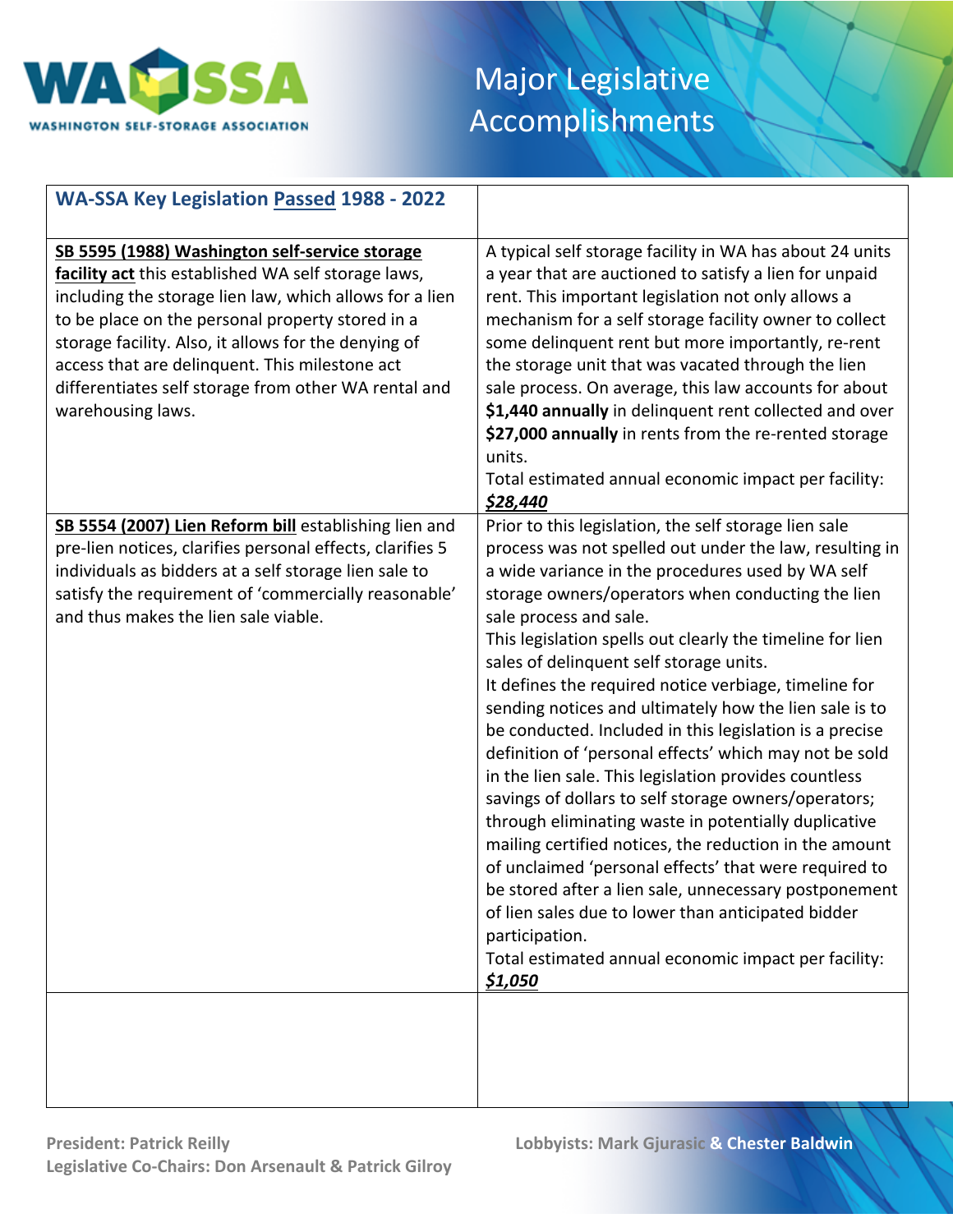

| HB 2661 (2008) Storage model late fee allowing for<br>reasonable late fees \$20.00 or 20% of the monthly<br>rent of the storage unit. | There are many statutory requirements for notices to<br>be sent and attempts to contact a delinquent self<br>storage customer that a facility owner/operator must<br>follow. Late fees on self storage units have been<br>challenged in some states, with regulatory actions<br>taken by some states to limit or eliminate late fees on<br>self storage units that are delinquent.<br>This legislation allows an owner/operator to charge a<br>late fee of \$20.00 or 20% of the monthly rent of the<br>storage unit. On average, this allows owners/<br>operators to charge late fees of an additional \$8,800<br>in late fees annually. Also, since the late fee allowed<br>by this law is \$20.00 or 20% whichever is greater, this<br>legislative ensures that the late fee allowed under the<br>law will adjust with the times by associating the late<br>fee to the monthly rent amount of the storage unit.<br>Total estimated annual economic impact per facility:<br>\$8,800                                            |
|---------------------------------------------------------------------------------------------------------------------------------------|----------------------------------------------------------------------------------------------------------------------------------------------------------------------------------------------------------------------------------------------------------------------------------------------------------------------------------------------------------------------------------------------------------------------------------------------------------------------------------------------------------------------------------------------------------------------------------------------------------------------------------------------------------------------------------------------------------------------------------------------------------------------------------------------------------------------------------------------------------------------------------------------------------------------------------------------------------------------------------------------------------------------------------|
|                                                                                                                                       |                                                                                                                                                                                                                                                                                                                                                                                                                                                                                                                                                                                                                                                                                                                                                                                                                                                                                                                                                                                                                                  |
| HB 2013 (2009) Self storage insurance enabling<br>operators to offer insurance to customers                                           | This legislation, owners/operators of a self storage<br>facility may offer storage tenant insurance to self<br>storage customers incidental to the renting of a self<br>storage unit.<br>Ensures that the tenant will have an option to have<br>self storage tenant insurance. Prior to this legislation,<br>many insurance companies overlooked offering self<br>storage tenant insurance to self storage customers<br>because of the short-term nature of the self storage<br>unit rental and the relatively low monthly insurance<br>premium that storage insurance programs cost.<br>Without this legislation, self storage owner/operators<br>could not offer self storage insurance to customers<br>which left many self storage customers uninsured and<br>at risk for loss in flood, or other potential perils.<br>The self storage insurance programs are now offered<br>by self storage owners/operators to self storage<br>customers. Therefore, these customers now have<br>insurance coverage for potential losses. |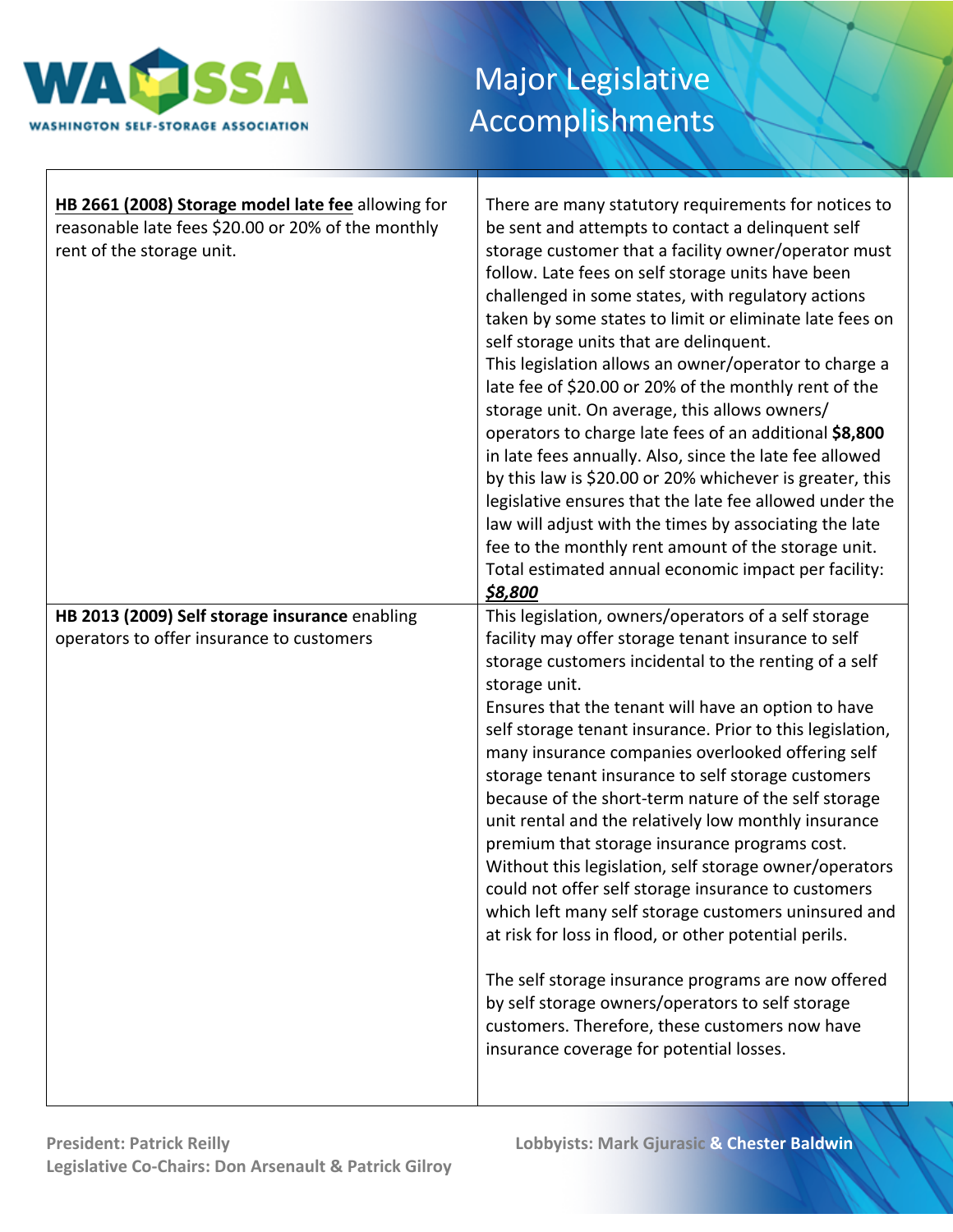

|                                                         | Most of these popular self storage tenant insurance<br>programs being offered to self storage customers are<br>"pay with rent" programs. This program compensates<br>the self storage owners/operators on average 25%<br>commission for administering these programs, which<br>amounts to approximately \$10,600 annually.<br>Total estimated annual economic impact per facility:<br>\$10,600 |
|---------------------------------------------------------|------------------------------------------------------------------------------------------------------------------------------------------------------------------------------------------------------------------------------------------------------------------------------------------------------------------------------------------------------------------------------------------------|
| HB 1043 (2015) Lien Reform bill permitting lien         | Provides the use of electronic mail (email) to send                                                                                                                                                                                                                                                                                                                                            |
| notices via electronic mail                             | required lien notices as long as specific authorization<br>has been granted by the customer for the                                                                                                                                                                                                                                                                                            |
|                                                         | owner/operator to do so. This legislation is both an                                                                                                                                                                                                                                                                                                                                           |
|                                                         | environmental 'green' and technology update to the                                                                                                                                                                                                                                                                                                                                             |
|                                                         | self storage law. It allows for use of technology, email,                                                                                                                                                                                                                                                                                                                                      |
|                                                         | and saves both resources and time.                                                                                                                                                                                                                                                                                                                                                             |
|                                                         | Total estimated annual economic impact per facility:                                                                                                                                                                                                                                                                                                                                           |
|                                                         | \$950                                                                                                                                                                                                                                                                                                                                                                                          |
| SB 6148 (2016) Vehicles towed or removed in lieu of     | This important legislation adds a provision in the law                                                                                                                                                                                                                                                                                                                                         |
| sale authorizing operators to tow vehicles in lieu of   | that allows an owner/operator to have vehicles that                                                                                                                                                                                                                                                                                                                                            |
| lien sale.                                              | are derelict, or delinquent in the payment of self                                                                                                                                                                                                                                                                                                                                             |
|                                                         | storage space rental fees, to be towed instead of                                                                                                                                                                                                                                                                                                                                              |
|                                                         | requiring the owner/operator to use the lengthly and                                                                                                                                                                                                                                                                                                                                           |
|                                                         | cumbersome process of the WA lien sale for chattel.                                                                                                                                                                                                                                                                                                                                            |
|                                                         | Total estimated annual economic impact per facility:<br>\$350                                                                                                                                                                                                                                                                                                                                  |
| ESSB 5096 (RCW 82.87) legislation which created a 7%    | WA-SSA worked with a coalition to successfully                                                                                                                                                                                                                                                                                                                                                 |
| tax on the sale or exchange of long-term capital assets | exempt real estate sales from this WA capital gains                                                                                                                                                                                                                                                                                                                                            |
| such as stocks, bonds, business interests, or other     | tax.                                                                                                                                                                                                                                                                                                                                                                                           |
| investments and tangible assets.                        | There were 32 Self storage owners who sold their self                                                                                                                                                                                                                                                                                                                                          |
|                                                         | storage Facilities in 2021 and benefitted from the                                                                                                                                                                                                                                                                                                                                             |
|                                                         | exemption of real estate sales from this State Capital                                                                                                                                                                                                                                                                                                                                         |
|                                                         | Gains Tax Exclusion worked for by WASSA and the                                                                                                                                                                                                                                                                                                                                                |
|                                                         | Real Estate coalition who got Real Estate Excluded                                                                                                                                                                                                                                                                                                                                             |
|                                                         | from a Washington State Capital Gains Tax of 7%.                                                                                                                                                                                                                                                                                                                                               |
|                                                         |                                                                                                                                                                                                                                                                                                                                                                                                |
|                                                         |                                                                                                                                                                                                                                                                                                                                                                                                |
|                                                         |                                                                                                                                                                                                                                                                                                                                                                                                |
|                                                         |                                                                                                                                                                                                                                                                                                                                                                                                |
|                                                         |                                                                                                                                                                                                                                                                                                                                                                                                |